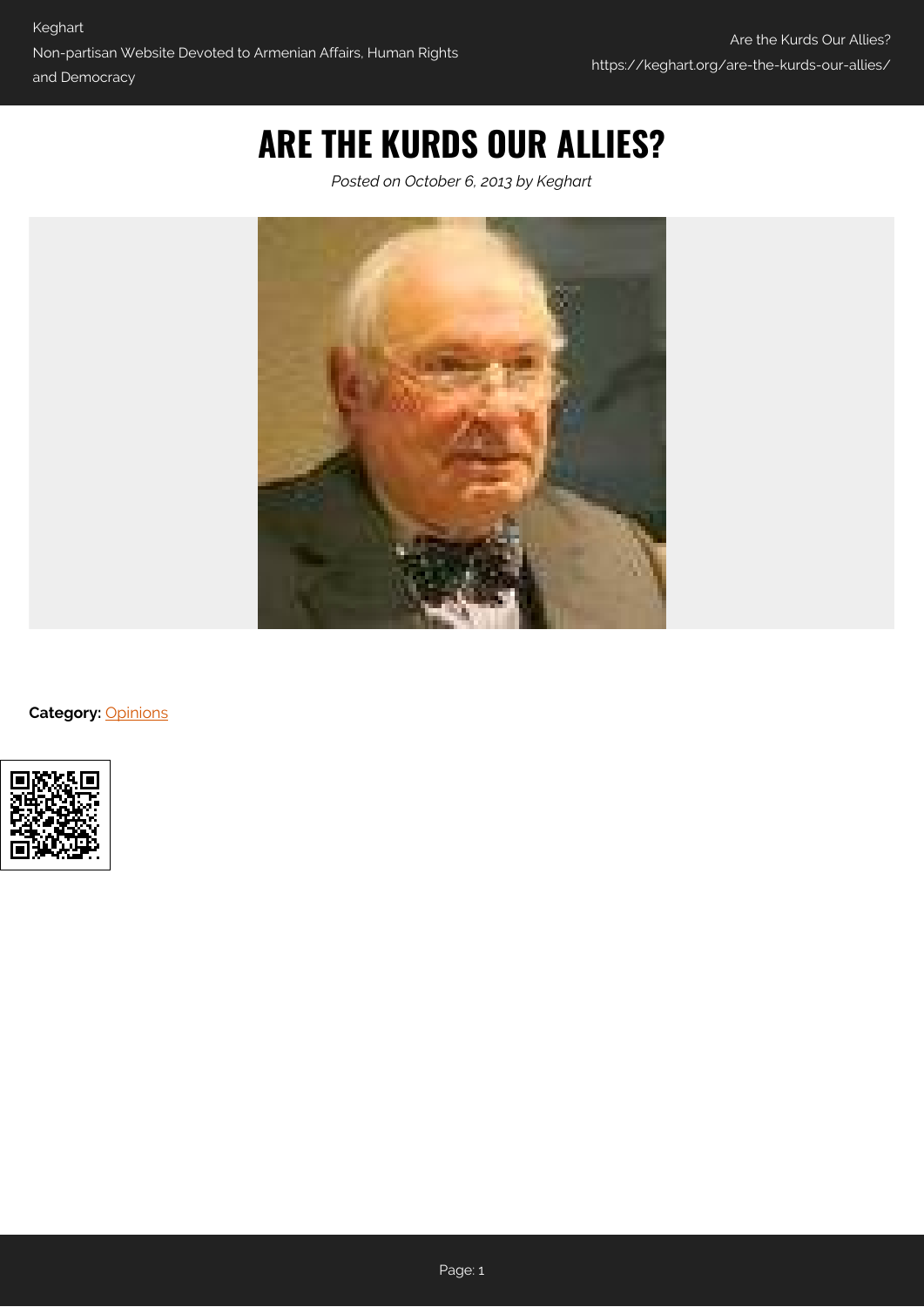## **An Interview with Dr. Henry Astarjian**

6 October 2013

*Dr. Henry Astarjian, a frequent contributor to ["The Armenian Weekly"](http://www.armenianweekly.com/2013/09/28/astarjian-hypocrisy-or-ineptitude/), was born in Kirkuk, Iraq. Following his graduation from the Royal College of Medicine, he served as army medical officer in Iraqi Kurdistan. He continued his medical education in England and Scotland, emigrating to the United States in 1966. In the early '90s he was a New Hampshire delegate to the Republican National Convention in Houston, Texas. Over the years he has addressed Kurdish groups in the US and in Europe, always promoting friendship between Armenians and Kurds, and defending Armenian rights to Western Armenia. Dr. Astarjian is the author of "The Struggle for Kirkuk", published by Praeger and Praeger International Securities.*

#### *Keghart.com interviewed him earlier this month.*

**KEGHART:** When you addressed the Kurdish Parliament, three years back to back, in Brussels and in Maryland, what did you say? What was their reaction? When did you address them?

**Dr. HENRY ASTARJIAN:** It was early 1990s when I had a chance to speak to the annual meetings of the Kurdish National Conference, here in the U.S. Speeches to the Kurdish Parliament in Exile were in Brussels in 1994 and on.

### **An Interview with Dr. Henry Astarjian**

#### 6 October 2013

*Dr. Henry Astarjian, a frequent contributor to ["The Armenian Weekly"](http://www.armenianweekly.com/2013/09/28/astarjian-hypocrisy-or-ineptitude/), was born in Kirkuk, Iraq. Following his graduation from the Royal College of Medicine, he served as army medical officer in Iraqi Kurdistan. He continued his medical education in England and Scotland, emigrating to the United States in 1966. In the early '90s he was a New Hampshire delegate to the Republican National Convention in Houston, Texas. Over the years he has addressed Kurdish groups in the US and in Europe, always promoting friendship between Armenians and Kurds, and defending Armenian rights to Western Armenia. Dr. Astarjian is the author of "The Struggle for Kirkuk", published by Praeger and Praeger International Securities.*

*Keghart.com interviewed him earlier this month.*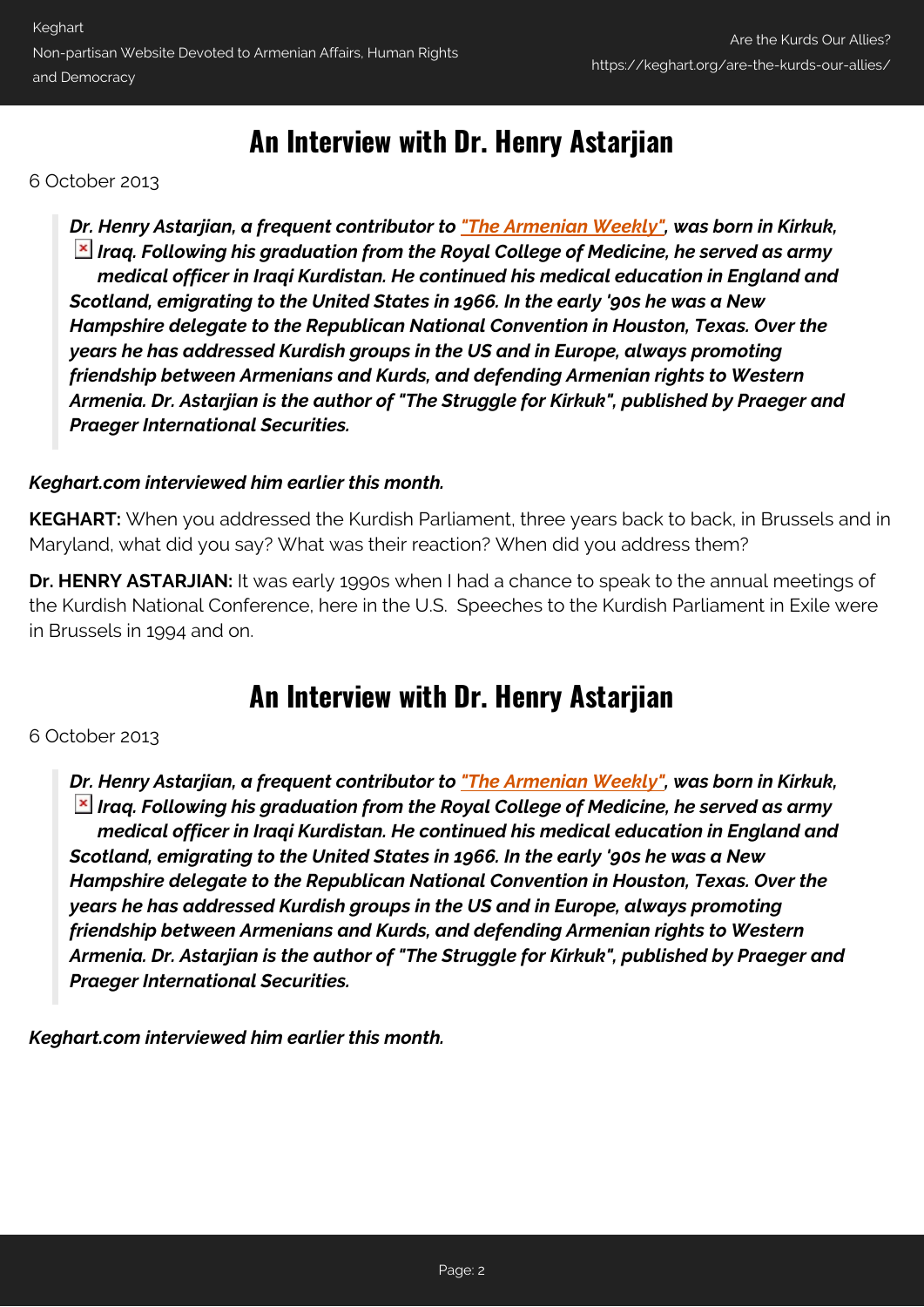Maryland, what did you say? What was their reaction? When did you address them?

**Dr. HENRY ASTARJIAN:** It was early 1990s when I had a chance to speak to the annual meetings of the Kurdish National Conference, here in the U.S. Speeches to the Kurdish Parliament in Exile were in Brussels in 1994 and on.

The speeches were 30-minute long, though they did not limit the time. They were expansive and were published in "Kurdistan Times". In them I stressed that the Armenian and Kurdish causes are interrelated and that we are the legitimate owners of our 6 vilayets, and that our relationship was delineated by the Sevres Treaty, therefore our relationship is to be governed by mutual recognition of each other's rights and mutual respect. That we have lived together for millennia, and we have no plans to abandon our Western Armenia. That we are ready to develop neighborly, friendly relations with Kurds and Kurdistan.

The speeches were televised, even by the Belgian TV, and were followed by a TV interview and by their Turkish-language "Ozgur Politika".

**KEGHART:** The core of your thesis is that eventually Kurds will control/rule Western Armenia. By aligning with them now Armenians can gain back some of the Western Armenian lands Turkey will have to cede to the Kurds. How can Armenians become credible allies to the Kurds?

**HA:** In surveying the geopolitical realities of the last two decades, it becomes obvious that some 30 million Kurds, who are sitting on two precious liquids, oil and water (Tigris and Euphrates), will sooner or later get full control of their land. This might be in form of independence or interdependence. Federation or confederation with present day Turkey are options. This land is designated to span entire Anatolia including our Western Armenia (See their maps). Which means loss of our fatherland for millennia. As to your question of "How can Armenians be credible to the Kurds" is the subject of a great mental and psychological transformation in our thinking. We do not have to kow-tow to the Kurds. The need of cooperation is delineated by mutual interests. They have great respect and admiration for Armenians, especially after military victories in Nagorno-Karabakh. They know that their way to prosperity and societal development passes through Armenians. It is our duty to demand their loyalty. In fact, it is an emotional issue to talk about such sentimental values in the political arena. In politics there are only interests, not feelings. We have to master this concept.

**KEGHART:** Are there obstacles to Armenians in the Diaspora which would prevent them from building political/social/cultural bridges with the Kurds?

**HA:** Yes, there are! For one, they look down upon the Kurds and belittle them. Two, they have bitter memories from the Genocide era inherited from the survivors. Third, Western Armenia is not of importance to them except in rhetoric. For many the concept has lost its importance because it demands sacrifices. People are not ready to give-up their physical and material comforts to go and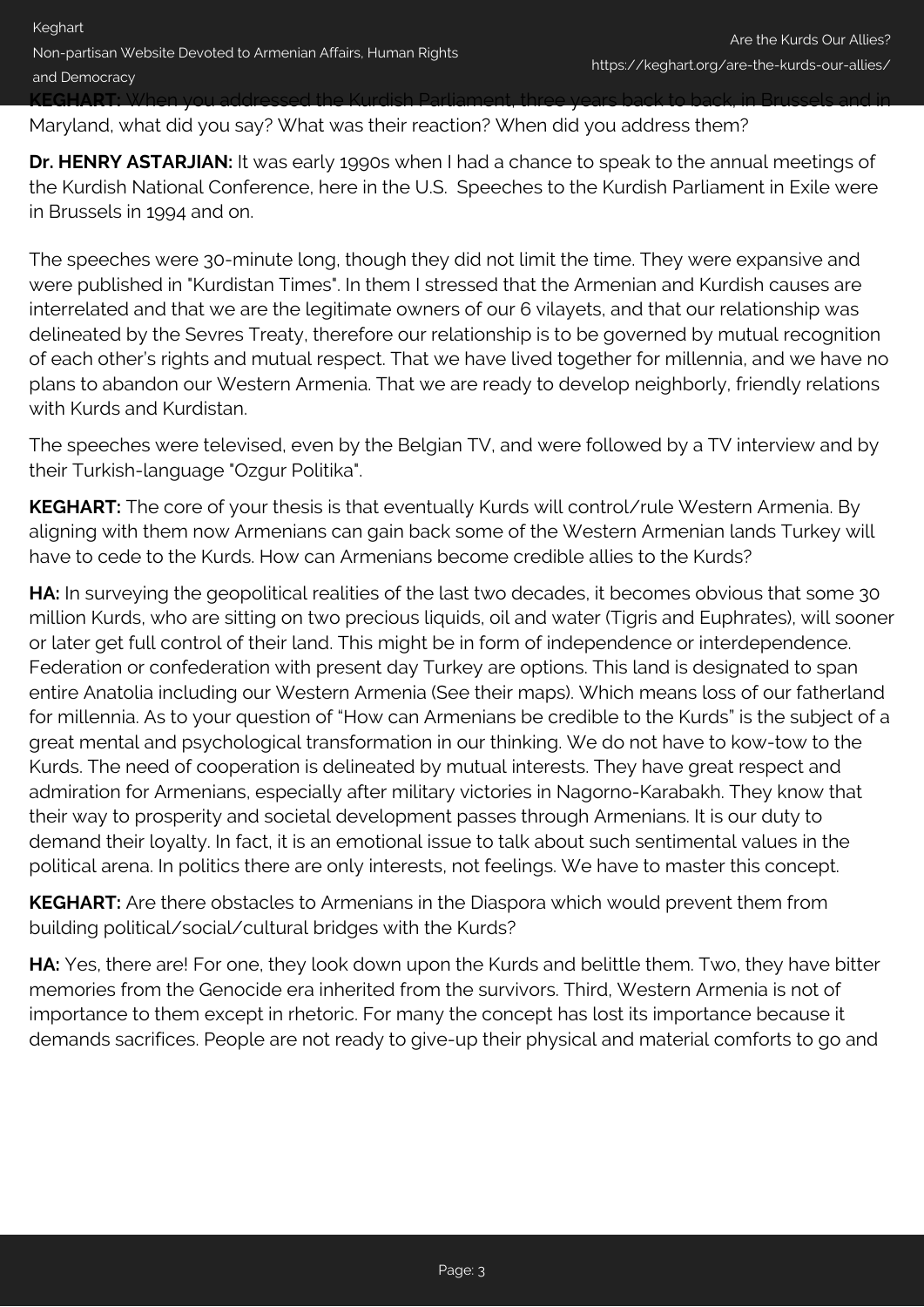absolves them of guilt. People are comfortable where they are, and are not eager to roll-up their sleeves and do the job. Things will be different when one looks at the community's situation in Syria now.

**KEGHART:** With Armenia back tightly in the Russian grip, do you think Armenia has the freedom to make foreign affairs decisions such as approaching the Kurds in Kurdistan or their politicians in Brussels?

**HA:** Armenia is indeed in Russia's lap. It is not capable of conducting a sound foreign policy which serves the interest of Eastern Armenia. They are corrupt to the core, and a major cause for emigration of the regular people, and the highly educated cadre of Armenian society. This gang of  $\pmb{\times}$ oligarchs have no interests in preserving Armenia, and fighting for its rights. See what they did with the signed protocol with Turkey. It is a joke! We are under a false impression that Armenia cares about the Diasporan Armenians. Armenia couldn't care less about us, let alone adopt the struggle for Western Armenia. Even Echmiadzin has been infested with corruption. Spiritual and emotional attachment between us has eroded severely; we are left to ourselves.

No, I don't think the Armenian government has the Kurds in mind, except their own Kurdish inhabitants. Having said that, I must also say that there is a strong people-to-people interaction, especially with Dersim (Tunceli) and Diyarbakir (Dikranagerd).

**KEGHART:** You've mentioned that Armenians, going back to the 1840s, have cooperated with the Kurds against the Ottomans. You mentioned Malkhas and Garo Sasouni who attempted to establish cooperative relations with the Kurds...and ARF's signing of the Khoyboon Treaty with the Kurds. These must be news to many Armenians. Can you please elaborate?

**HA:** In 1927 a treaty of collaboration and military cooperation was signed between the warring factions of the Kurdish forces and ARF. The battleground was the Araratian Planes. The ARF also took the initiative to establish avenues of collaboration with the Kurds against Turkish central government. Malkhas was delegated to establish contact with a warring tribe, who demanded from the ARF to provide him with an ammunition factory.

Garo Sasouni, a prominent Tashnag, was the god of the Kurds, because of his interest in them and their cause. His book "Kurdish Nationalistic Movements and Armeno-Kurdish relations" is a classic study of the subject, and is translated into Turkish by Kurds. True, Armenians know little about these issues.

**KEGHART:** In recent years the Kurds have made friendly gestures...they've recognized the Genocide in their Manifesto, asked forgiveness from the Armenians, returned Sourp Giragos in Diyarbekir. Do you expect further friendly gestures or confidence-building measures from them?

**HA:** Yes, I do. Their mindset and gestures are just the beginning of a large scale return of real state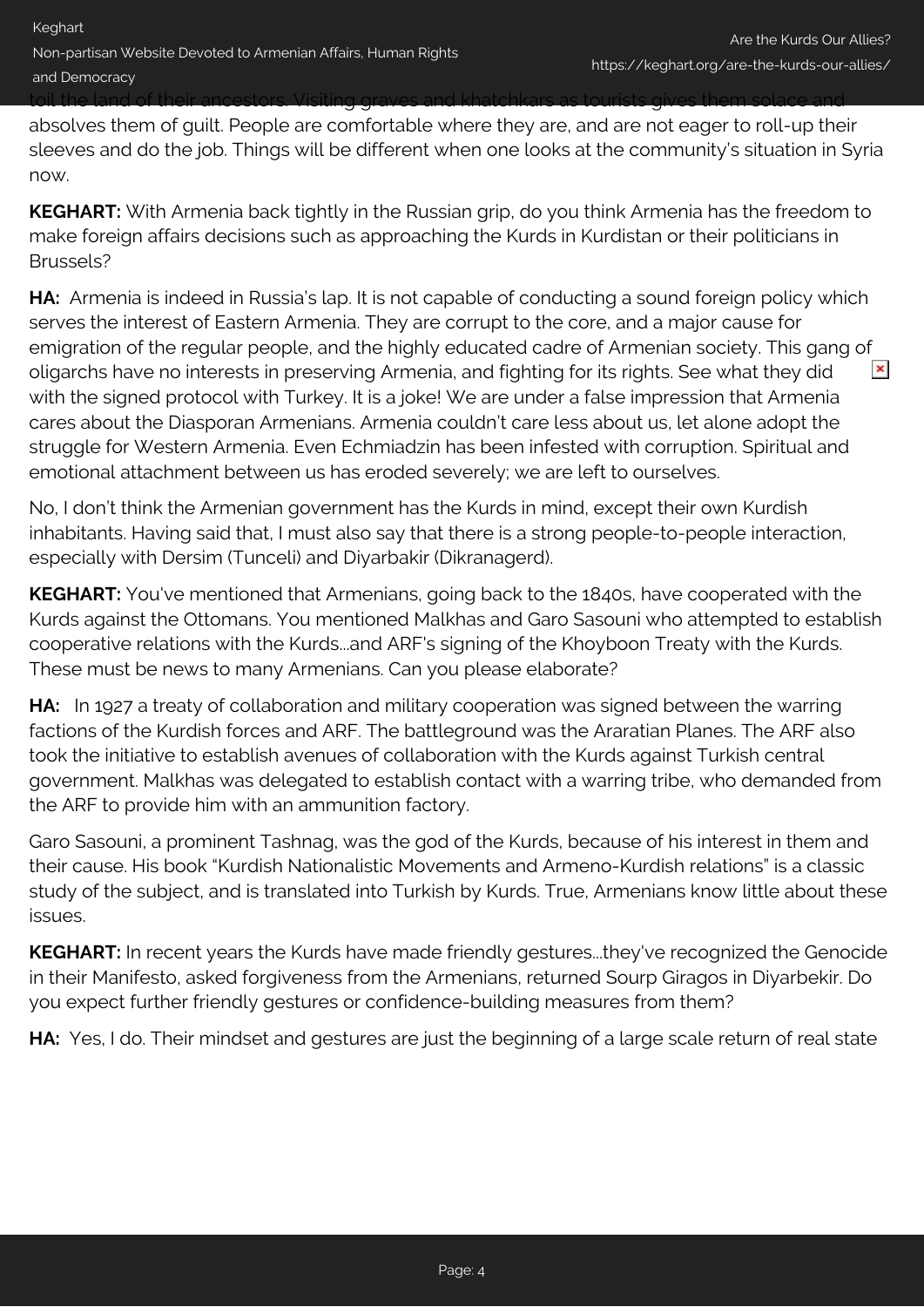in Diyarbakir. To have us there serves not only our, but also their interests. They want us there desperately!

**KEGHART:** The approach you advise Armenians should adopt is two-pronged. Become allies of the Kurds and revive the Sevres Treaty, President Woodrow Wilson's map. Should we combine our efforts re Sevres with the Kurds?

**HA:** We have to stick to the provisions of articles 88-93 which deals with Armenia, and delineates our borders with Turkey. Articles 62-64 does the same for the Kurds. President Wilson drew a map accepted by the League of Nations. Why invent the wheel? We can start a consensual political love fest with the Kurds anytime, in fact it has already started in Dersim with song and dance festivals staged by ordinary folk from Armenia.

**KEGHART:** You've written that it's imperative to assemble an entity consisting of world-famous Armenian and non-Armenian lawyers and experts in international law, to revive the Sevres Treaty and President Wilson's map. The Europe-based National Congress of Western Armenians [\(NCWA\)](http://www.keghart.com/NCWA-ArmeniansInterests) is doing just that. As well, senior members of the organization have made frequent trips to Western Armenia to meet "lost" or "hidden" Armenians and sympathetic Turks and Kurds. Are you aware of the NCWA. If yes, do you see a role for them in the strategy you're advocating?

**AH:** No, I am not aware of this organization. Bless be their efforts, if they have the same goal as Sevres. Of course I'll work with them! We have to learn from our shameful fiasco of Aharonian-Nubar Pasha debacle in presenting Armenia before the League of Nations in 1920. Hopefully we have matured some.

**KEGHART:** Since Kurdish society is disunited, what should be the Armenian approach to various groups so no one is antagonized?

**AH:** Exploitation through neutrality!

**KEGHART:** When you travel in Armenia and in Artsakh, you notice how depopulated they are, meanwhile emigration from Armenia continues unabated. If Armenians are given lands west of Ararat, how would we populate them? Even if some Armenians settle there, wouldn't they be a minority governing a non-Armenian majority?

**AH:** This is a common question and a false argument constantly raised by post Genocidal Armenians who have finally settled in different parts of the world and are largely comfortable in their cantons, and have created their mini-dukedoms, as if it were their fatherland. In the immediate aftermath of the Genocide, Diasporan Armenians had no identity conflicts, they were Armenians in addition to being Marashtsi, Vanetsi, Ayntabtsi or Kharpertsi. Despite all the security, prosperity, and freedom which we enjoyed in certain countries, the fear of imminent danger and fear lingered in our souls, in less politically stable countries. We developed double-pronged personalities: one Armenian, and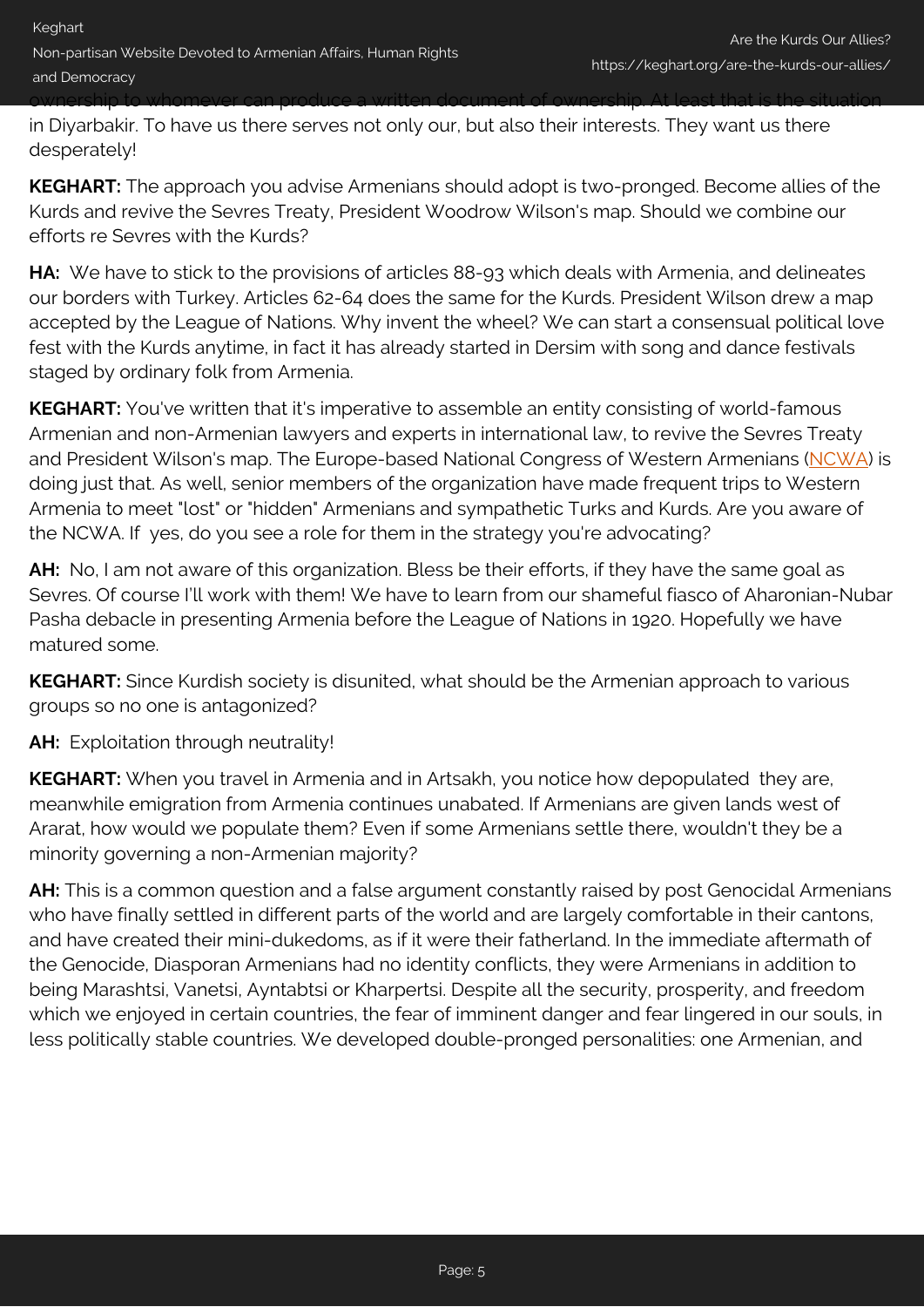one that of the host country; a rather pathological reality. It is obvious, and doesn't need

explanations. We lost our national compass. The "White Massacre" set in and took its toll, which continues, as we speak. A hundred-year alienation from ones roots, alienates affection to the land, and that's what has happened to us. Our commitment to our land is casual. We love our land by proxy. Don't rock the boat is the order of the day.

The sorry situation in Armenia adds insult to injury. Emigration of Armenians from Eastern Armenia is not because of weak patriotism, but because of the actions and the inactions of the corrupt government which is sucking people's blood; that of the poor and the average citizen.

Given the right circumstances Armenians will never leave their land for which their fathers have fought and died. Never underestimate people's power. It is the leadership which is rotten. The vacuum created by the absence of decent leadership in Armenia and the Diaspora, has been filled by equally corrupt institutional church, which has nothing to offer the nation except illusive afterlife. It has not a thing to do with Christianity. Today's demographic and sectarian realities indicate that religion does not dictate your race. Contrary to church's opposing view, the latter wins. For us it is the Hamshins, and the close to a million Islamized Armenians who form the nucleus. What is lacking is absence of leadership both here and Armenia. Armenia with both its sections is not on our radar screen. One wouldn't reject ownership of his property because it stands empty. Let's be realistic, there is no detailed road map to get us there, but if we don't claim our rights, Western Armenia will be lost forever. We have yet to unleash the potential genius and the tremendous resources of the Armenian Empire of Diaspora (AED). We should stop negotiating against ourselves!

**KEGHART:** How can Armenians prevent the inevitable Turkish attempts to sabotage an Armeno-Kurdish friendship?

**AH:** This is a tactical problem. Circumstances and realities on the ground would dictate action. One of our mistakes is that we want to put everything in a neat tidy box. Politics could not be played that way!

**KEGHART:** What would stop Kurds from betraying Armenians once they have achieved their goals and created a political entity called Kurdistan in Western Armenia?

**AH:** That is a hypothetical question. We cannot have iron-clad guarantees of any kind. We are a smart people; we should be able to avoid the landmines.

**KEGHART:** There are no concrete and visible efforts by Armenian organizations or the RoA which demand from Turkey land return as compensation for the Genocide. Perhaps the lack of a national plan has encouraged individuals--Armenian filmmakers, writers, artists or musicians--to venture into Western Armenia and collaborate with Turks or representatives of the Turkish government. Whether instigated by TARC or not, would the latter approach backfire despite the good intentions of the Armenians?